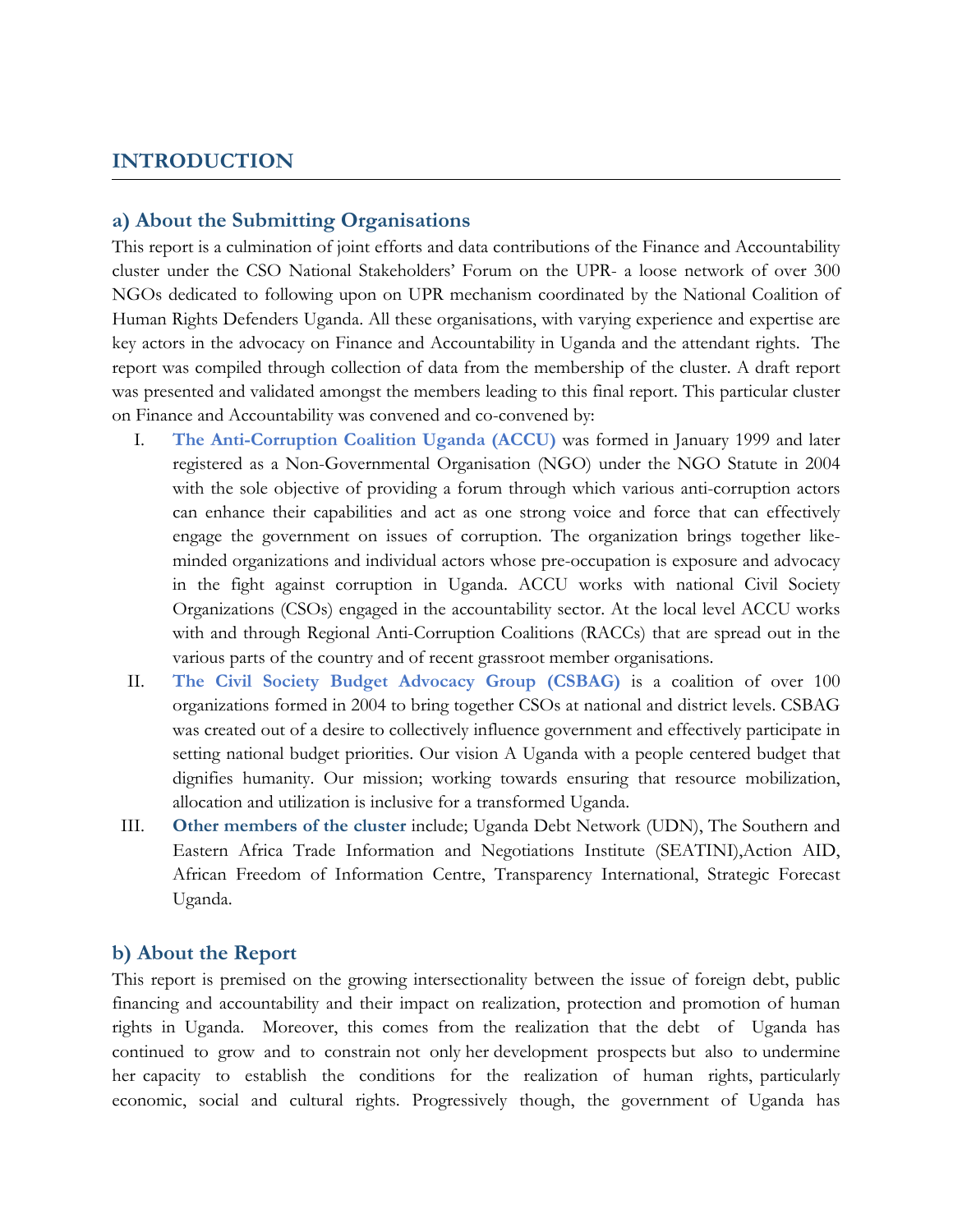undertaken official initiatives to address the balance between development, debt and human rights. It is part of the various resolutions and declarations, notably the Millennium Declaration and the Monterrey Consensus of the International Conference on Financing for Development for better performance and greater accountability in Public Financial Management ( herein after-PFM) systems.. <sup>i</sup> Government accounting and financial reporting aims to protect and manage public resources and discharge accountability. The social value of government accounting reform therefore lies in its contribution to development goals, including poverty reduction.

In the period under review, progressively, the Government of Uganda has undertaken several PFM reforms to improve finance and accountability in the country including the enactment of the Public Finance Management Act, 2015, PFM Reform Strategy for July 2019 – June 2024, the Domestic Revenue Mobilization Strategy, among others. These have aimed at improving the mobilization and management of government resources for human rights based development however, challenges still exist in effective implementation.

The report highlights finance and accountably concerns that government should focus for effective PFM in the country which shall positively impact on the promotion and protection of human rights in Uganda. The report makes recommendations as against every concern raised.

# **SECTION I: EMERGING HUMAN RIGHTS AND FINANCE AND ACCOUNTABILITYCONCERNS**

# **Human Rights Based Approach to Planning and Budgeting in Uganda**

1.1 The Human Rights Based Approach (HRBA) calls for institutionalization of human rights principles of transparency, accountability, participation and non-discrimination to planning and budgeting. This approach is aimed at promoting inclusive development and socio-economic transformation of the country by ensuring that plans and budgets are people centered and sensitive to their needs. Uganda has witnessed <sup>a</sup> stable economic growth averaging 6% in the last 5 years under review before the recent COVID-19 pandemic. However, this growth has not been inclusive given that 21.4% of the population lives below the poverty line. ii The spatial distribution of poverty is worse in Acholi, Bukedi, Elgon, West Nile and Karamoja regions of the country. Reversing this poverty trend requires that government plans and budgets are focused towards promoting inclusive growth.

1.2 The National Planning Authority (NPA) developed guidelines to enable sectors and Local Governments (LGs) to mainstream the HRBA in their plans.<sup>iii</sup> This would not only promote development but also human rights related planning and budgeting concerns as detailed below;

### **a) Participation of citizens in the planning and budgeting process**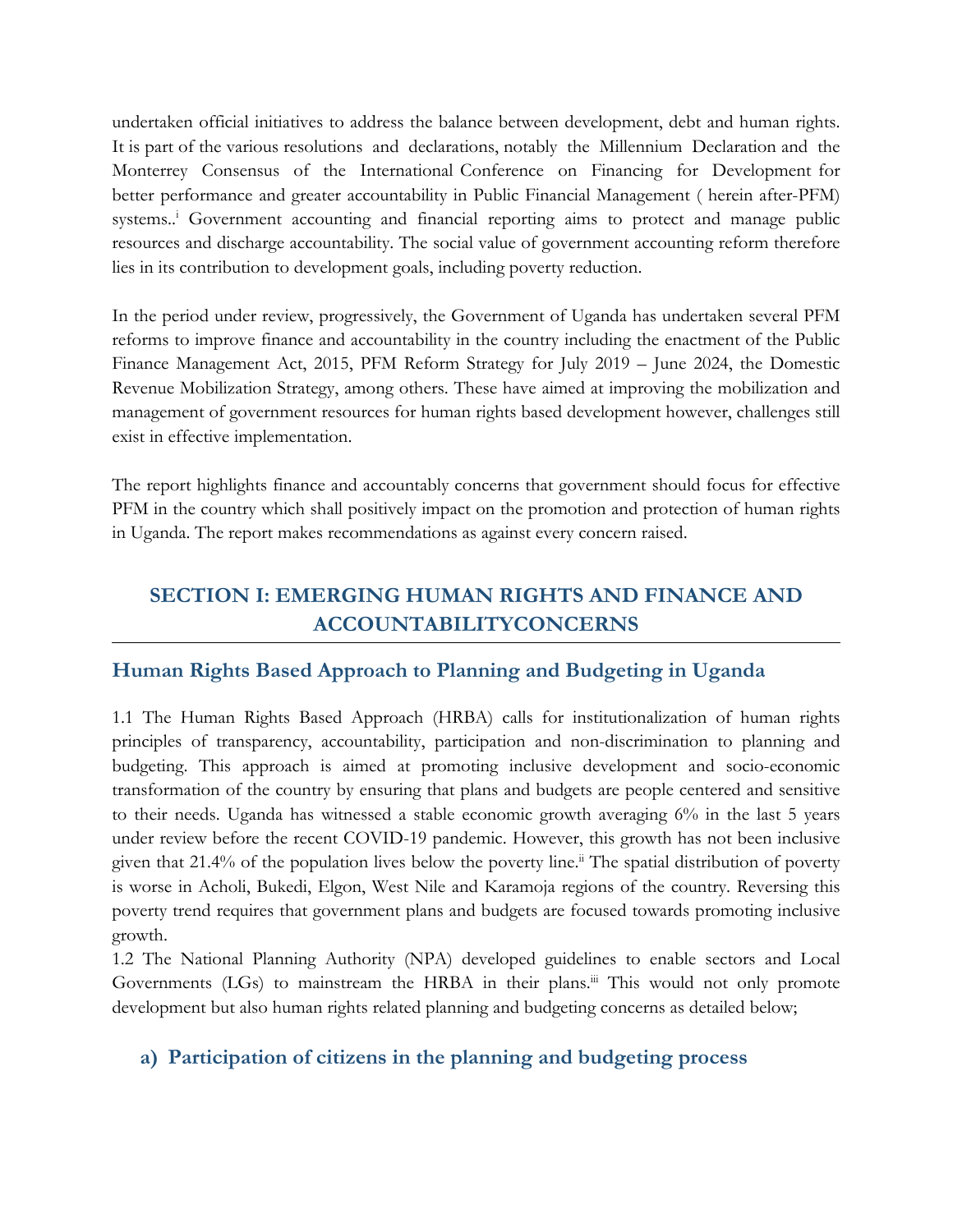Participation of citizens in planning and budgeting process is <sup>a</sup> fundamental human right, not an option that governments can choose to ignore. Participation can be enhanced through <sup>a</sup> transparent budgeting process. However, citizens' participation in the planning and budgeting process in Uganda is still low and in the period under review, it declined from 28% in 2017 to 22% in 2019.<sup>iv</sup> This is attributed, partly to the lack of comprehensiveness of budget documents that are shared with the public; lack of timely access to budget information by citizens, and limited engagement of the vulnerable and underrepresented communities, directly or through civil society organizations among other factors.

# **b) Inadequate alignment of government plans and budgets to gender and equity**

**Progressively in relation to the law,** Sections 14 and 15 of the Equal Opportunities Commission Act (2007) and Section 9 (6) (a) (b) and 13(11) <sup>e</sup> (i) (ii) of the Public Finance Management Act 2015 (amended) require that the budgets for Local Governments and Ministries Departments and Agencies (MDA/LGs) are gender responsive. Much as there has been some progress achieved by Uganda in gender responsive budgeting, there are Ministries Departments Agencies (herein after MDAs) /Local Governments (herein after LGs) that have not fully mainstreamed gender and equity concerns in their budgets and plans. For example, in the government of Uganda budget Financial Year 2020/21, LGs allocated only 2% (UGX 96.499 billion) of their budgets towards interventions that explicitly address gender and equity responsive budgets. Only 58.07% of Local Government budgets were gender and equity responsive in Financial Year 2020/21, implying that priorities of the vulnerable and the marginalized are not fully incorporated in plans and budgets. This compromises resourcing of the marginalized groups, limiting inclusiveness of the budget.

#### **c) Poor adherence to Public Finance Management Act (PFMA)**

Adherence to the PFMA, 2015 (as amended) which guides the planning and budgeting process in the country has been poor. For instance, i) Government has to-date not fully complied with operationalizing the contingencies fund with an amount equivalent to 0.5% of the appropriated budget of the previous Financial Year; ii) inconsistence in submission of the treasury memoranda in contravention of Section <sup>53</sup> (1), with the most recent one being Financial Year 2015/16 presented to Parliament in June 2020; iii) continuous submission of supplementary budgets for approval with expenditure items that do not qualify in contravention of Section 25 (7). For example, in Financial Year 2019/20, the Auditor General noted that there was approva<sup>l</sup> of supplementary funding without clear funding sources before approval totaling UGX 2.236 Trillion granted by the Minister of Finance. Such practices distort the planning and budgeting processes and compromise service delivery to the vulnerable and marginalized such as affordable, accessible and quality health and education services.

#### **d) Low absorptive capacity of loans by the government**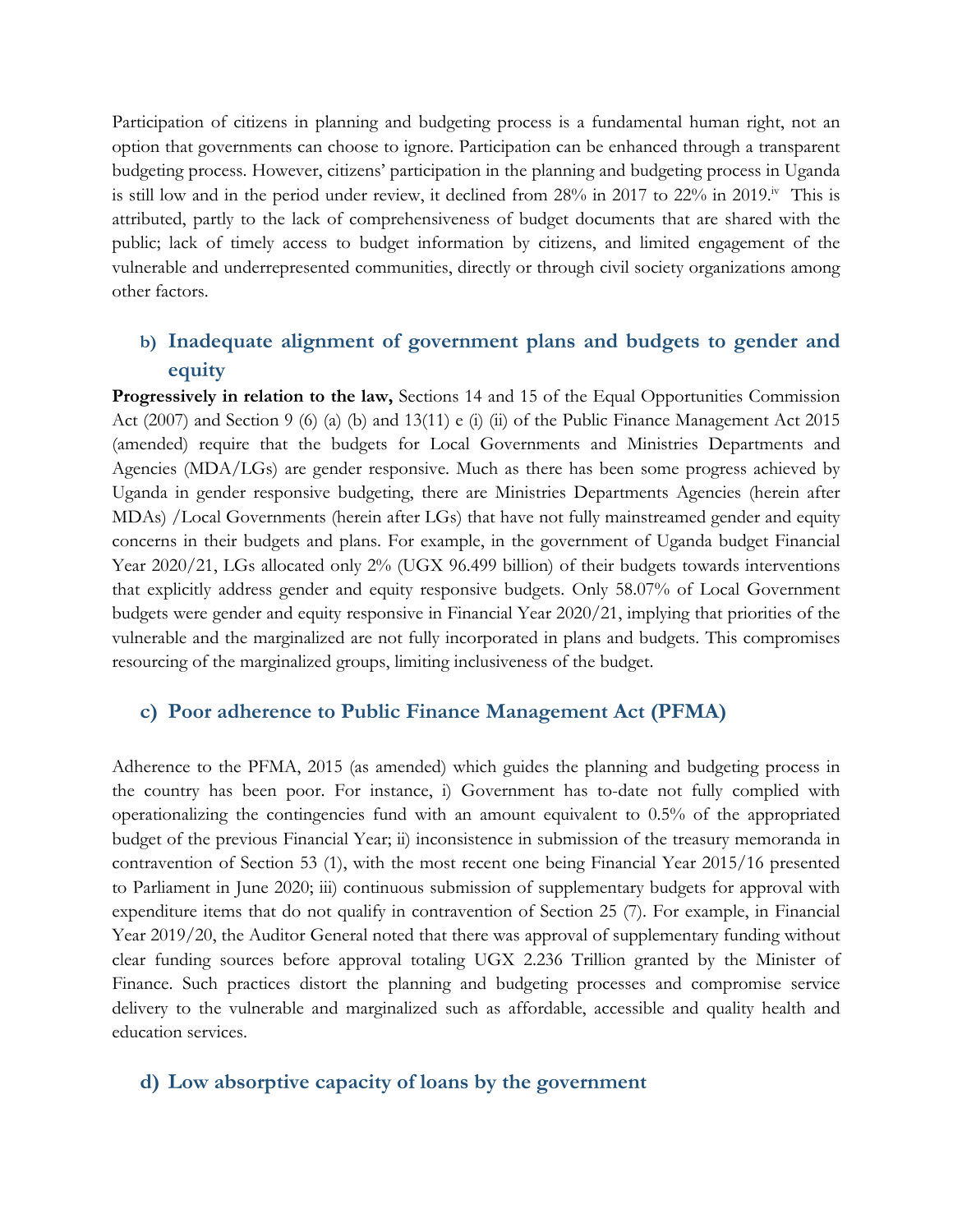Over the years, Uganda'<sup>s</sup> debt has been rapidly growing majorly to fund key infrastructure projects, and budget shortfall as <sup>a</sup> result of low locally raised domestic revenue. However, there is <sup>a</sup> low absorptive capacity of loans which has led to an increase in the cost of debt servicing at the expense of service delivery. For example, loans worth UGX 1.3 trillion performed poorly, and some reached expiry without full disbursement. v

### **Recommendations:**

a) The Government of Uganda and the Equal opportunities Commission (EOC) should consider sanctioning Ministries Departments Agencies /Local Governments that continuously fail to comply with Gender Responsive Budgeting provisions of the law which is central to achieving <sup>a</sup> balanced and all-inclusive growth and development.

b) Parliament of Uganda should enact <sup>a</sup> public participation law which should embrace HRBA principles. Such <sup>a</sup> law should require that LGs and central governments are obligated to facilitate public participation in their governance and development mandates. As such, the planning and budgeting process will be more inclusive and participatory.

c) Government of Uganda should implement fully the PFMA <sup>2015</sup> as amended by MDA/LGs for better planning, budgeting and PFM as <sup>a</sup> whole.

d) Government of Uganda should undertake comprehensive public finance management reforms to address the inefficiency in public investment management including weak project implementation, procurement delays, low absorption of loans, provision of counterpart funding among others.

# **1.2 Escalating National Debt and its impact on Human Rights**

Uganda was the first country to receive debt relief worth US\$650 million in the 1990s under the Highly Indebted Poor Countries (HIPCs) initiative. Later in Financial Year 2006/07 under the Multilateral Debt Relief Initiative (MDRI), Uganda received 100% debt forgiveness/cancelation which consequently reduced the stock of the country's foreign debt to \$1.5 billion.<sup>vi</sup> However, since the last review, the debt stock has kept on increasing from UGX 14.257 trillion in 2000 to UGX 49.7 trillion in December 2019 and as at March 2020, the total public debt stock stood at UGX 65.63 trillion. $^{\mathrm{vii}}$ 

1.3 The increasing debt stock is partly due to shift from acquiring concessional loans to nonconcessional borrowing.<sup>viii</sup> Uganda's debt to domestic revenue ratio is highest in the East African region, meaning that the country'<sup>s</sup> revenue is insufficient to sustain the increasing debt repayment obligations. A quarter of the national budget resources over the Second National Development Plan (NDP II) period (FY 2015/16 and FY 2019/20) was spent on debt servicing i.e. principle and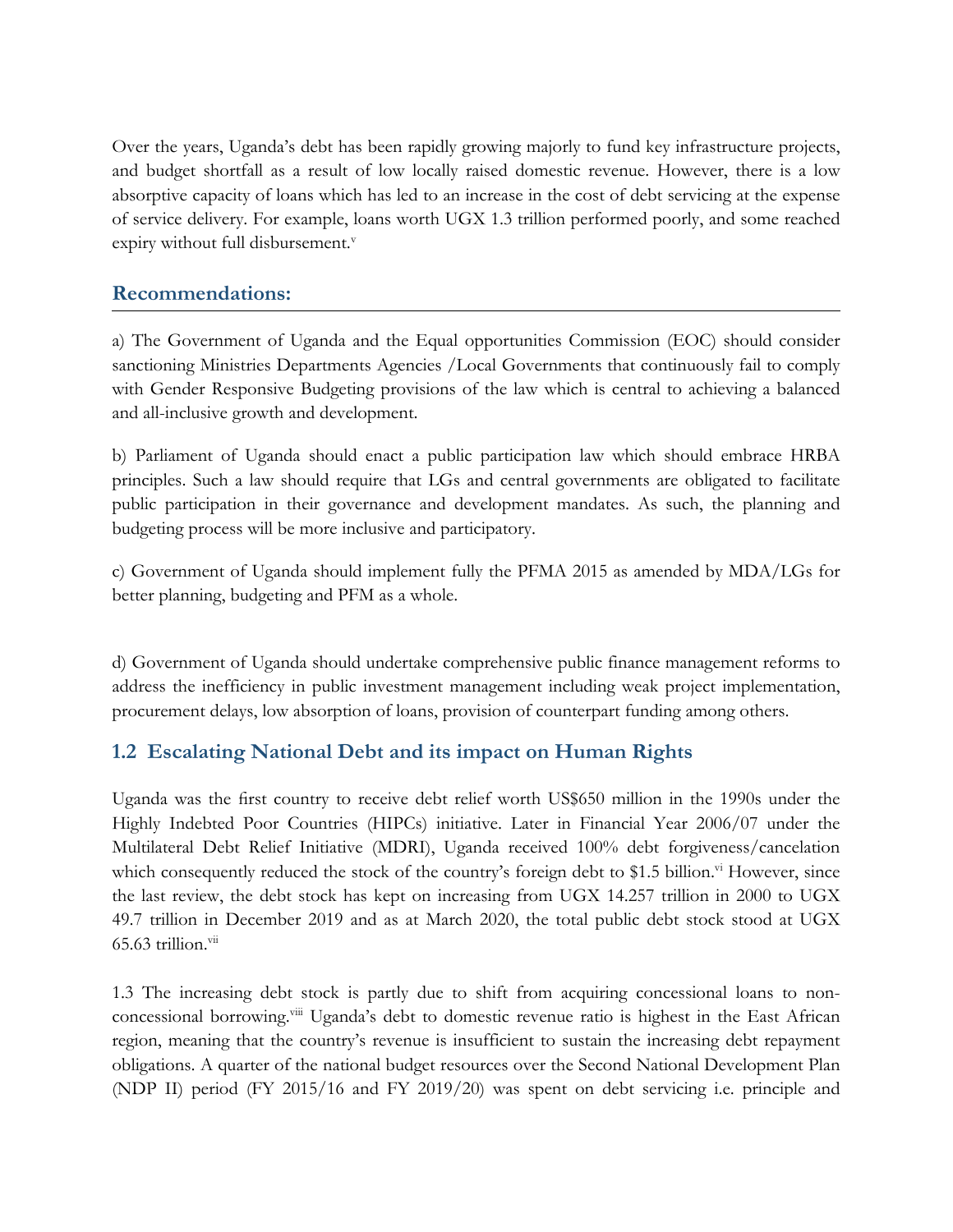interest payments, management charges and penalty fees. ix Despite debt being <sup>a</sup> crucial element to development, it has human rights based concerns that arise including:

### **a) Debt servicing at the expense of social services for the citizen**

In Financial Year 2021/22, budget allocation to debt servicing (both domestic and external) is projected at UGX 15,765.75 Billion (35%) compared to domestic revenue projected at 22,425.4 billion.<sup>x</sup> Allocation to direct service delivery under the programme approach is projected at UGX 11,252.37 Billion (25.13%) of the total budget,xi which is lower than the proposed debt servicing allocation. Hence, the burden to debt servicing is increasingly leading to inadequate service delivery for citizens with the health care system emerging the most hit as the Corona pandemic revealed.

### **b) Low debt absorption/non-performing loans**

In addition, the Auditor General of Uganda, highlighted the **low debt absorption/nonperforming loans** of up to UGX 18.1 trillion (comprising of UGX 8.6 trillion multilateral and UGX 9.5 trillion bilateral), leading to increased commitment charges worth UGX 20.9Bn in FY 2015/16. $^{\mathrm{xi}}$ Increase stock of public debt threatens public debt sustainability measures in place majorly through servicing of the principal and interest for the debt stock, likely to raise the dependence of government, especially with low revenue collections.

### **Recommendations:**

- a) The Government of Uganda should consider adopting more concessional borrowing to enjoy lower interest rates and <sup>a</sup> longer term for maturity as opposed to non - concessional borrowing loans that are high risk with short maturity periods and attract high interest rates.
- b) The Government of Uganda should consider reforming its borrowing framework to refocus on priority projects, including the provision of social services for the ordinary citizen.
- c) Government through the Ministry of Finance should improve on efficiency in Public Investment Management (PIM) by exercising due diligence and addressing loopholes relating to project identification, appraisals and absorptive capacity of for public debt financed projects to ensure better preparation and absorption.

# **Government spending and Human Rights**

1.4 Over the last five years, Uganda's budget has grown from UGX 23.9 Trillion in the FY2015/16 to UGX 44.779 Trillion projected for FY2021/22.<sup>xiii</sup> This increase over the years is heavily attributed to the increasing public sector expenditure that is greatly consumptive to wage and none wage expenditure. In FY 2020/2021, recurrent expenditure was UGX 27.417 Trillion (60%) of the total budget against development expenditure.

1.5 Of the total budget, works and transport and energy and mineral development have continuously taken <sup>a</sup> big proportion of the budget, together with interest payments at the expense of other sectors. The growth of these sector budgets has happened at the expense of other critical sectors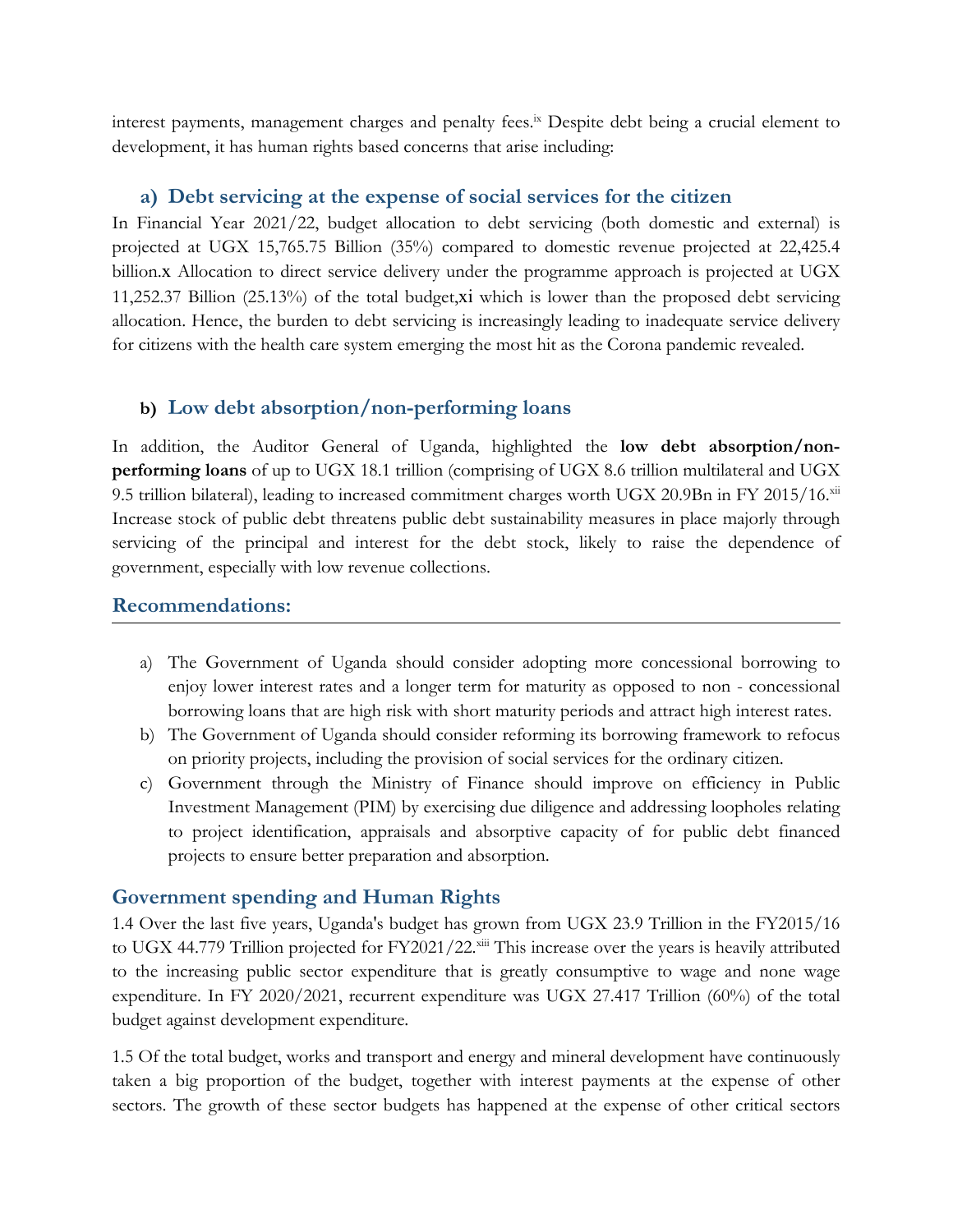affecting various social welfare rights and freedoms, that have seen little to no growth in the same period<sup>xiv</sup> - see Figure 1 below.





Over the last 3 years, works and transport have taken the lion'<sup>s</sup> share of the budget, financed by borrowed funds which have pushed the debt burden.

1.6 The cost of public administration has shot up over the years owing to an increase in administrative units such as districts, cities, sub counties, town and municipal councils. An analysis of the local government budgets indicates that about 80% of their budgets goes to recurrent expenditures and not development/capital expenditure, and ye<sup>t</sup> they generate less than <sup>5</sup> percent of their revenue. xv Local governments heavily rely on central government transfers which are almost 90% conditional. The national budget allocation to local governments has been less than 12% and ye<sup>t</sup> the bulk of much needed public services are at the local government level.

### **Figure 2: Percentage of Local Government Financing Trends, FY 2017/18 – 2021/22**

Source: <https://www.csbag.org/>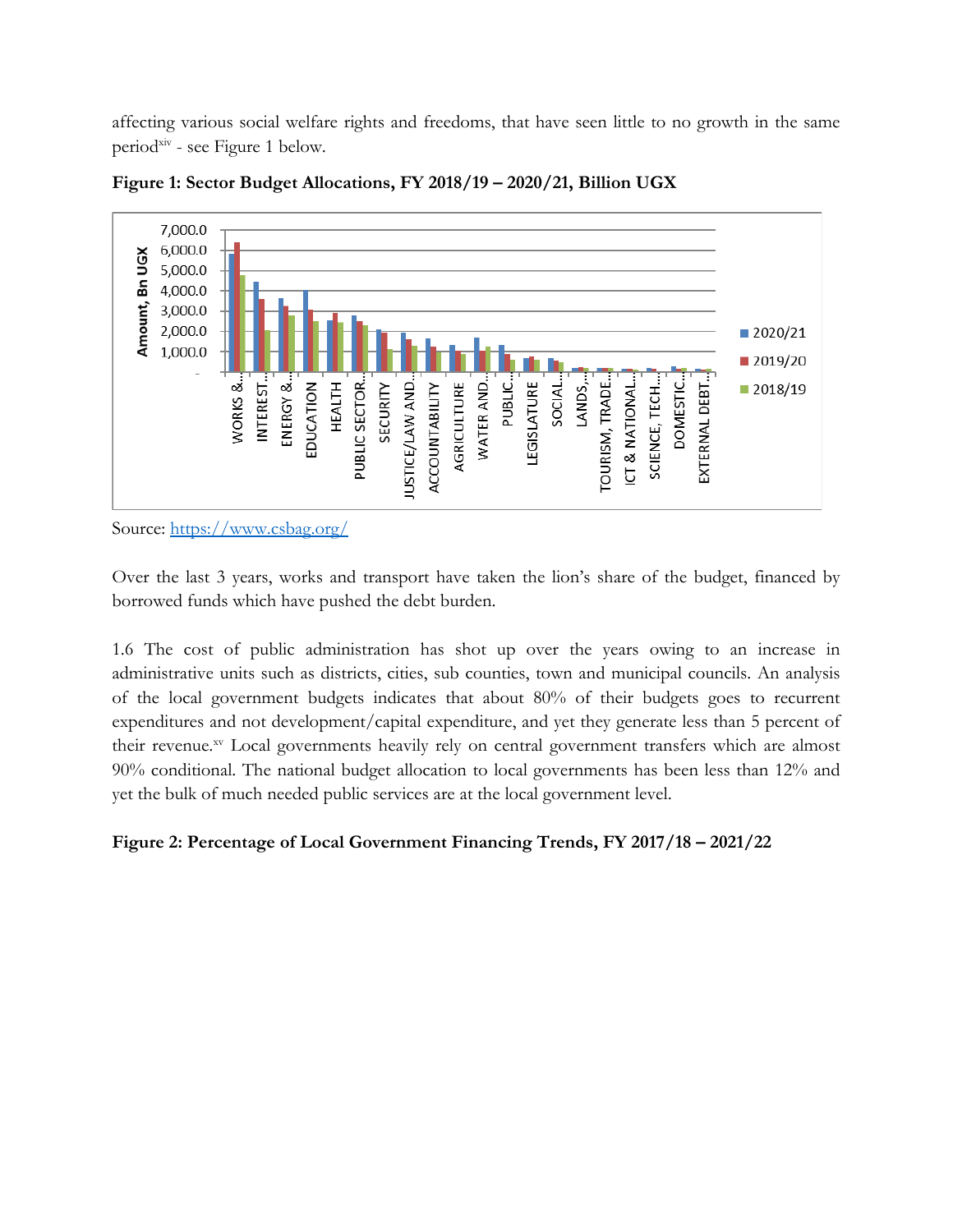

*Source: Ministry of Finance, Planning and Economic Development*

1.7 Local governments have been performing poorly when it comes to domestic revenue mobilization and have continuously failed to meet their set revenue targets. According to the Local Government Performance Assessment 2019 report, only 23% of LGs were able to meet their revenue targets. Relatedly, there is centralization of monies meant for Local Governments for service delivery continuing to be retained by Ministries Departments and Agencies (MDAs). In FY 2019/20 UGX budget allocations for six sectors totaling UGX 1.07 trillion was retained by MDAs in FY2019/20 while in FY2020/21, UGX 1.32 trillion was retained representing an increase of nearly UGX 250 billion.

#### **Recommendations:**

- a) The Government of Uganda should expedite the process of domesticating the Domestic Resource Mobilization Strategy to strengthen the Local Revenue Mobilization system at Local Government levels
- b) The Government of Uganda should ensure monies meant for Local Governments held by the Central Government Ministries, Departments and Agencies (MDAs) are relocated as mandated under the Second Schedule of the Local Government Act (CAP 243).
- c) The Government of Uganda should consider freezing the creation of new district administrative units and implement the Cabinet resolution on rationalization of government MDAs to save resources for service delivery.

#### **Tax and Human Rights**

1.8 Tax is an important element to any country'<sup>s</sup> development as it provides <sup>a</sup> foundation for implementation. Without tax revenue, <sup>a</sup> country'<sup>s</sup> plans are limited for implementation. The government of Uganda has over the years increased its tax revenue collections through the Uganda Revenue Authority (URA), and we have witnessed <sup>a</sup> growth of the taxpayers register from 902,339 in FY 2015/16 to 1,594,116 in the FY 2019/20. This is however still low compared to the estimated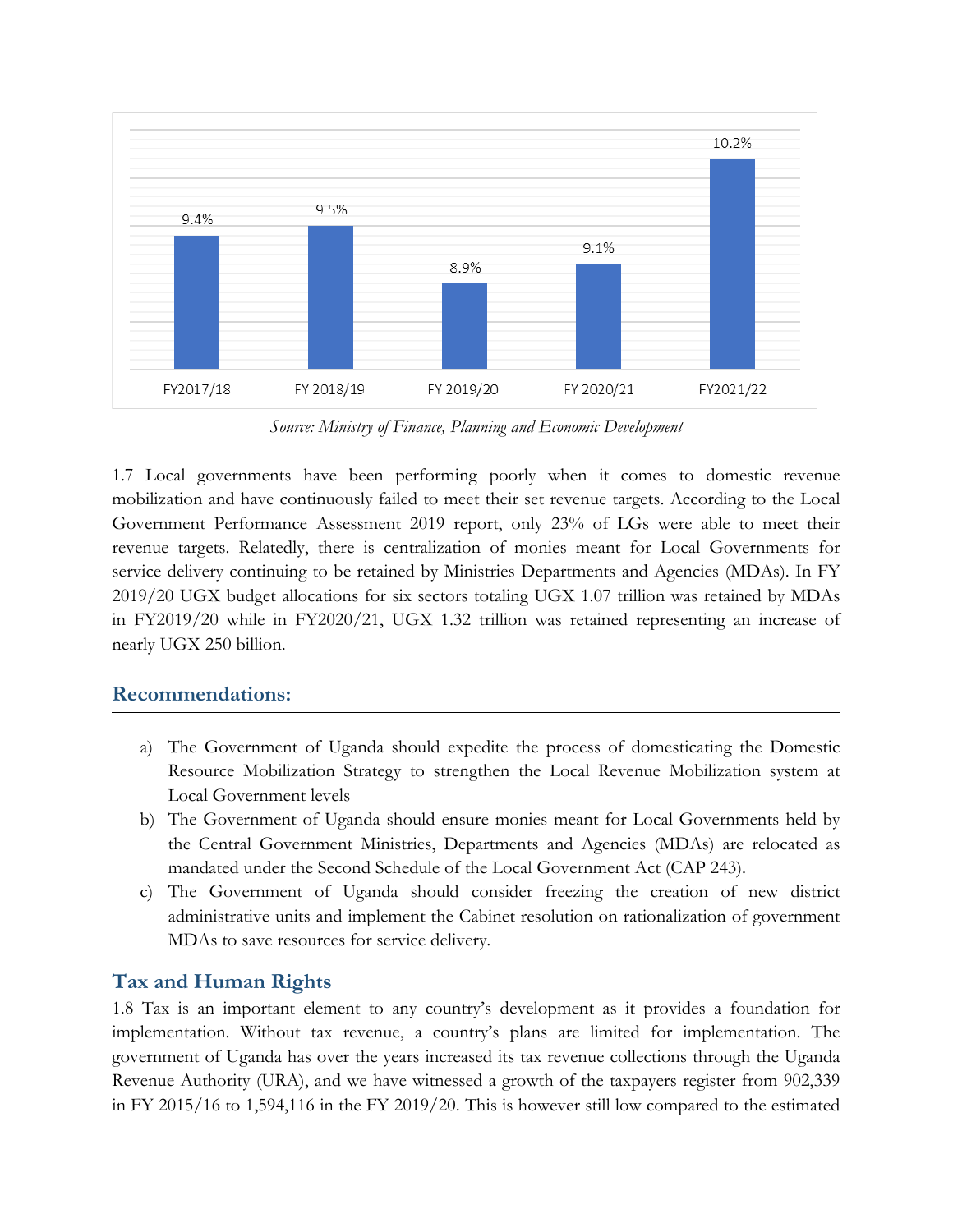tax paying population, who are largely operating informally. The revenue collections (both tax and non-tax) are still lower than the set targets for example in FY2019/20 the total revenue collections of UGX 16,751.64 Billion were lower than the target of UGX 20,344.13 Billion.

1.9 In addition, there are still companies that file less returns and URA has not addressed this challenge. Further, the pace at which URA is rolling out tax reforms such as e-tax is slow and in silos (the rental tax, e-invoicing/receipting and Digital Tax Stamps). At the local government level, the LG revenue performance was 42% in 2018 and 44% in 2019, which is still low (Local Government Performance Assessment, 2017). This is partly due to staffing gaps, administrative challenges, and gaps in enforcement of compliance affecting the tax collections.

1.10 Further, Government of Uganda has had to increasingly rely on indirect taxes such as VAT, Excise duty and Import duty. The 18% Value Added Tax (VAT) imposed on basic items such as salt, sugar, books, fuel, etc. limits the access to basic items among the less advantaged groups of people especially the women who use these items the most in the poverty stuck up country regions. In the FY 2021/22, the government dropped the widely-opposed Over-The-Top (OTT) tax for social media access in Uganda, but impose a 12 percent levy on Internet bundles.<sup>xvi</sup>

1.11 This is expected to affect the Small Media Enterprises that are advancing towards E-commerce, especially with the COVID-19 pandemic. Additionally, the tax on fuel increment of UGX 100 on every liter of petrol and diesel will add <sup>a</sup> burden on the economy amid efforts to recover from the COVID-19 impact.<sup>xvii</sup> The combined impact of the prevalent tax regime is a digression in the access of information towards citizens due to tax restrictions to access internet. Additionally is the infringement on economic rights and attendant freedoms of expressions again due to tax framed restrictions on access to internet, <sup>a</sup> tool of promoting other rights and freedoms.

### **Recommendations**

- a) The Government of Uganda should effectively equip Uganda Revenue Authority (URA) financially and technically to enable it improve efficiency of revenue administration through modernization, enhancement of institutional and human resource capacities to increase revenue collections;
- b) Government of Uganda should innovatively widen the tax base and tap into the largely informal sector to increase formalization through awareness creation and sensitization;
- c) The Government of Uganda should consider scrapping the internet access tax as <sup>a</sup> means of stimulating online business transactions and entrepreneurship which can ultimately lead to widening the tax base.

# **The Right of Access to Information**

1.12 In <sup>a</sup> progressive step to ensure open governance, Uganda'<sup>s</sup> Access to Information Act, 2005 (ATIA) was enacted pursuant to Article 41 of the 1995 Constitution.<sup>xviii</sup> It among others aims to promote an efficient, effective, transparent and accountable government; empower the public to effectively scrutinize and participate in government decisions that affect them.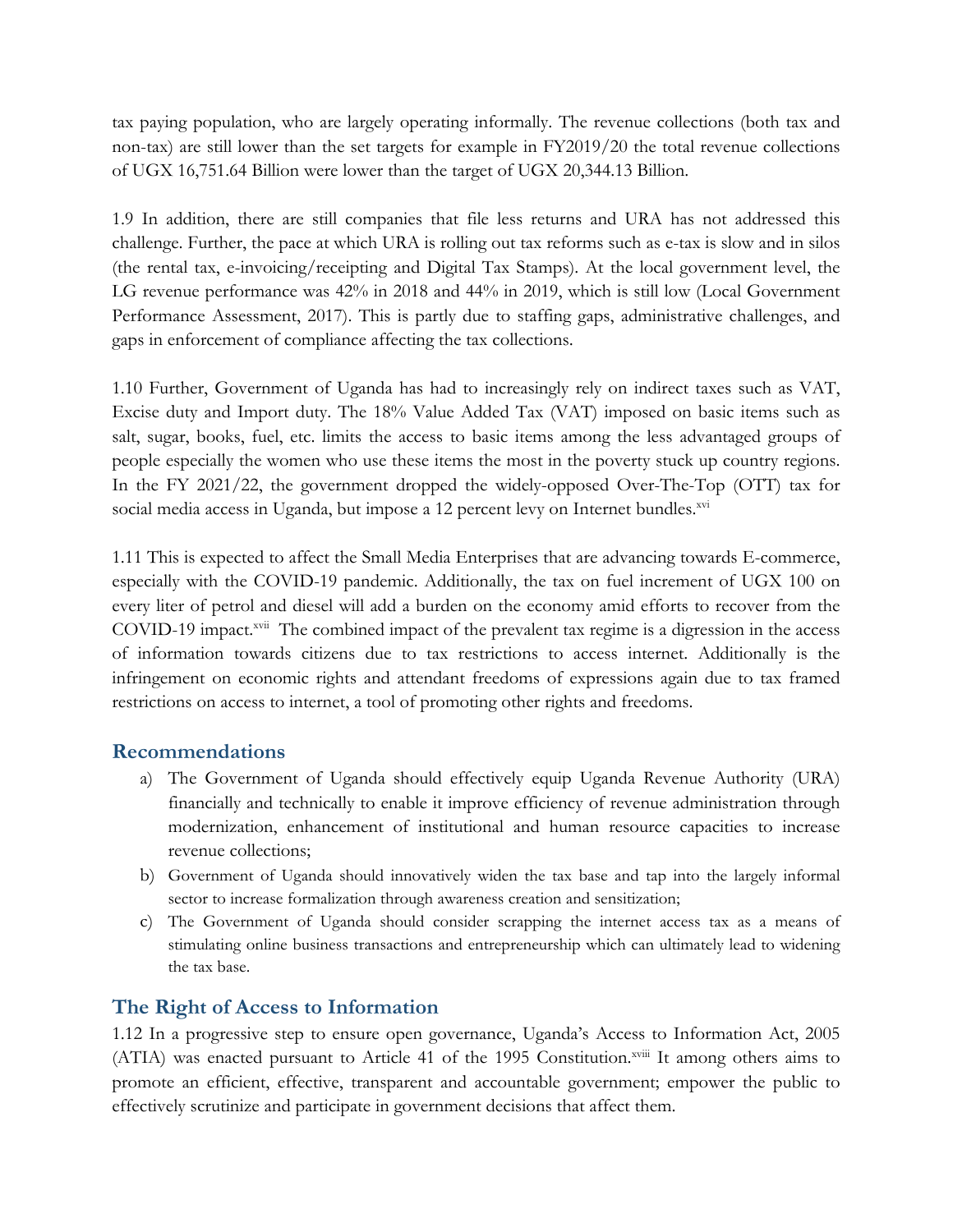1.13 Additionally, we recognize the efforts, legislative and otherwise, the Government of Uganda has undertaken to implement the right to information, among which include: the establishment of the Ministry of Information, Communication, Technology and National Guidance (MoICT) to formulate and implement ICT policies; sustain, manage and oversee ICT infrastructure; xix and the development of the government Communication Strategy to establish effective and well-coordinated and proactive communication systems across Government such as websites, social media links, open government portals, Citizens Interaction Centre (GCIC), Government Procurement Portal (GPP) and other electronic platforms and community meetings such as barazas.<sup>xx</sup>

1.14 Despite these efforts however, there are still bottlenecks to implementation of the right to information that have continued to emerge since the  $2<sup>nd</sup>$  review which include:

**a) Delayed government responses for demand for information:** Studies have found that even the few requests are being made for information by the citizens, the majority of requests are unsuccessful. In its 2019 study, Africa Freedom of Information Centre (AFIC) found that out of the 4,059 known information requests, less than one out of ten (9%) were partially successful. 81% were awaiting <sup>a</sup> response, well past the legally provided official 21-day time limit for State bodies to respond to such requests.<sup>xxi</sup>

b) **Lack of compliance with reporting to Parliament**: Section 43 of the Access to Information Act requires each Minister to report to Parliament on the progress towards the implementation of the Act detailing information requests received and responses given, together with requests denied, and circumstances for such denial. Information requests to both Parliament and the Office of the Prime Minister by AFIC in 2011 confirmed lack of compliance by all Ministers and the situation has not changed since then.

**c) Wide exemptions on ATIA:** The ATIA provides for <sup>a</sup> wide scope of exemptions provided beyond those imposed by the Constitution under Article 41. The categories of information that an officer may refuse or grant under Sections 27, 29, 30, 32, and 33 of the ATIA are numerous and in many cases ambiguous. This kind of ambiguity coupled with the repeated use of the national security and confidentiality narratives have been used by the State in denying the citizens information requested. Acase in reference is that of the two Daily Monitor journalists who were denied access to oil production sharing agreements between the government and the oil production companies arguing that the contracts contained confidentiality clauses.xxii

**d) High levels of bureaucracy which are deterrent to citizenry information requests:** It is vital to note that just having ATI is not enough but this information should be accessed in <sup>a</sup> timely manner so as to help its seekers determine the next course of action before it is too late for the information to become obsolete. Section 3 (d) of the Act provides for citizens to ge<sup>t</sup> quick responses to their requests for information (a maximum of <sup>21</sup> days), but due to bureaucracy, this has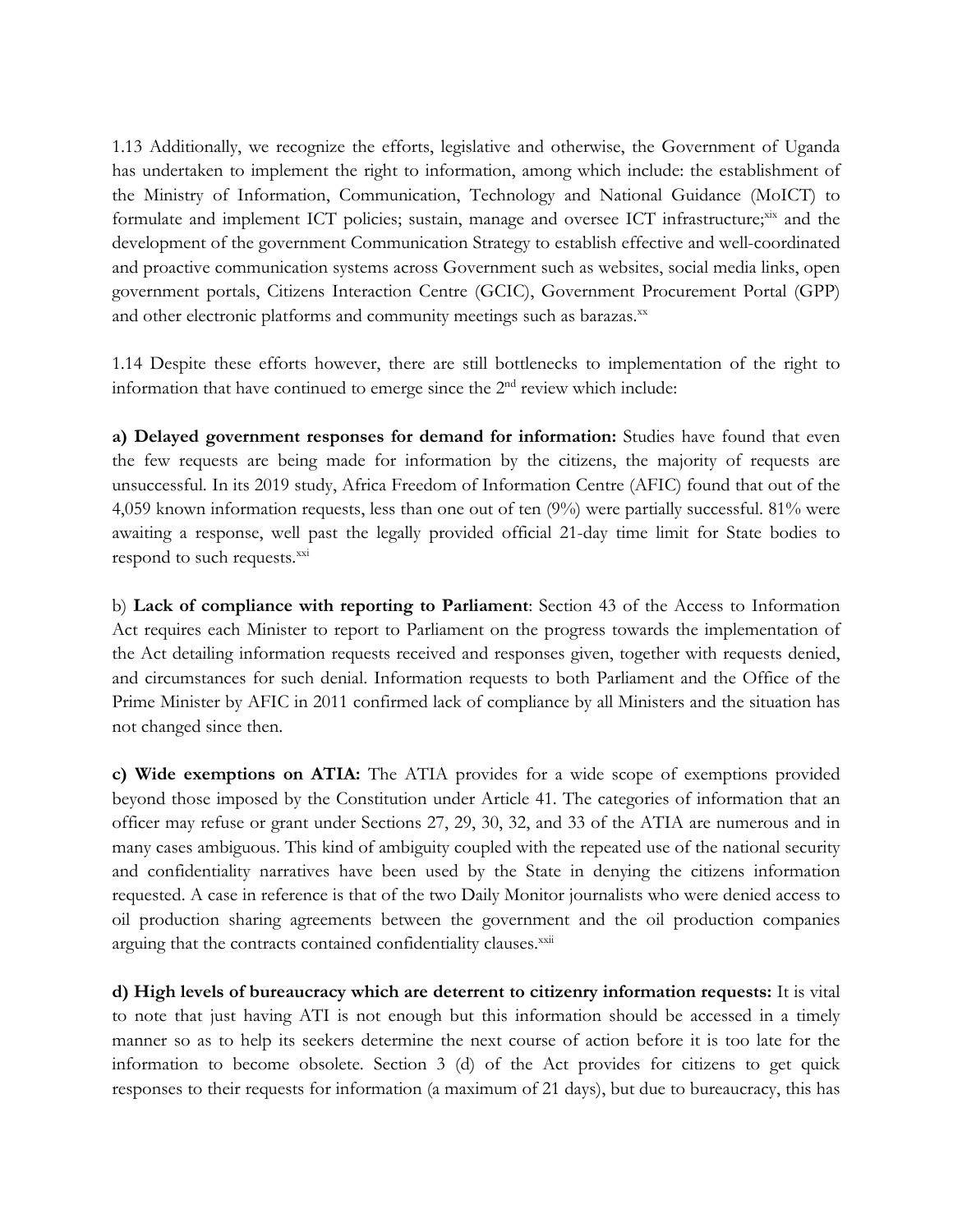been made impracticable in some circumstances leading to loss of usability of information especially for journalistic work as well as the enforcement of human rights and freedoms.<sup>xxiii</sup> Whereas the 21 days response period looks like <sup>a</sup> short time, it may be so much and government officials have used it to deny the requesters information that could even be granted within <sup>a</sup> day.

e) **Conflicting legislations:** The realization of access to information in Uganda is frustrated by the existence of archaic laws in the statute books that inhibit access to information. One of such laws is the Official Secrets Act<sup>xxiv</sup> that makes it an offense to "obtain, collect, record, publish or communicate in whatever manner to any person" what is deemed to be an official secret as vaguely interpreted by the government. The Public Servants Standing Orders also constitute <sup>a</sup> strong contradiction in the legal framework. Most instruments designed for internal government agency operations therefore have confidentiality clauses which motivate their staff to deny citizens access to information.

**f) Limited funding for ATIA activities including training of information officers**: A study by the Carter Center 2016 on selected government agencies indicates that none of the sampled government ministries had specific budgets for ATI activities nor did they have sufficient mechanisms for monitoring ATIA implementation and operationalization efforts. Findings from the AFIC survey of 2018 also revealed the need to intensify training for data owners on ATI Act issues however, the Ministry of ICT does not have <sup>a</sup> specific budget to oversee implementation of ATI in government institutions.

#### **Recommendations:**

- a) Government of Uganda should compel all Ministers to comply with Section 43 of the Act and stringent sanctions for non-compliance should be applied. If necessary, sector budget approval should be based on compliance with this important section of the ATI law;
- b) Government should increase funding for ICT ministry and its departments to enhance the implementation of the right to information.
- c) Government should increase public awareness on the ATI Act by engaging in wide sensitization of the citizenry and public officials on the Act to increase proactive demand/disclosure. Public data owners should use all platforms especially the most popular ones for data dissemination such as radios, televisions and community meetings as studies show citizens prefer them.
- d) Government of Uganda should undertake training of all appointed Information Officers in Ministries Departments Agencies on establishing and running and effective access to information regimes.
- e) The Government of Uganda should initiate the reconciliation of the Oath of Secrecy in public service, the standing orders and ATI Act since many public officers cite this oath as one of the reasons for denying citizens access to information.
- f) Ensure full compliance with its law on access to information, and that the Office for Coordination of Access to Information be sufficiently staffed and equipped to undertake its